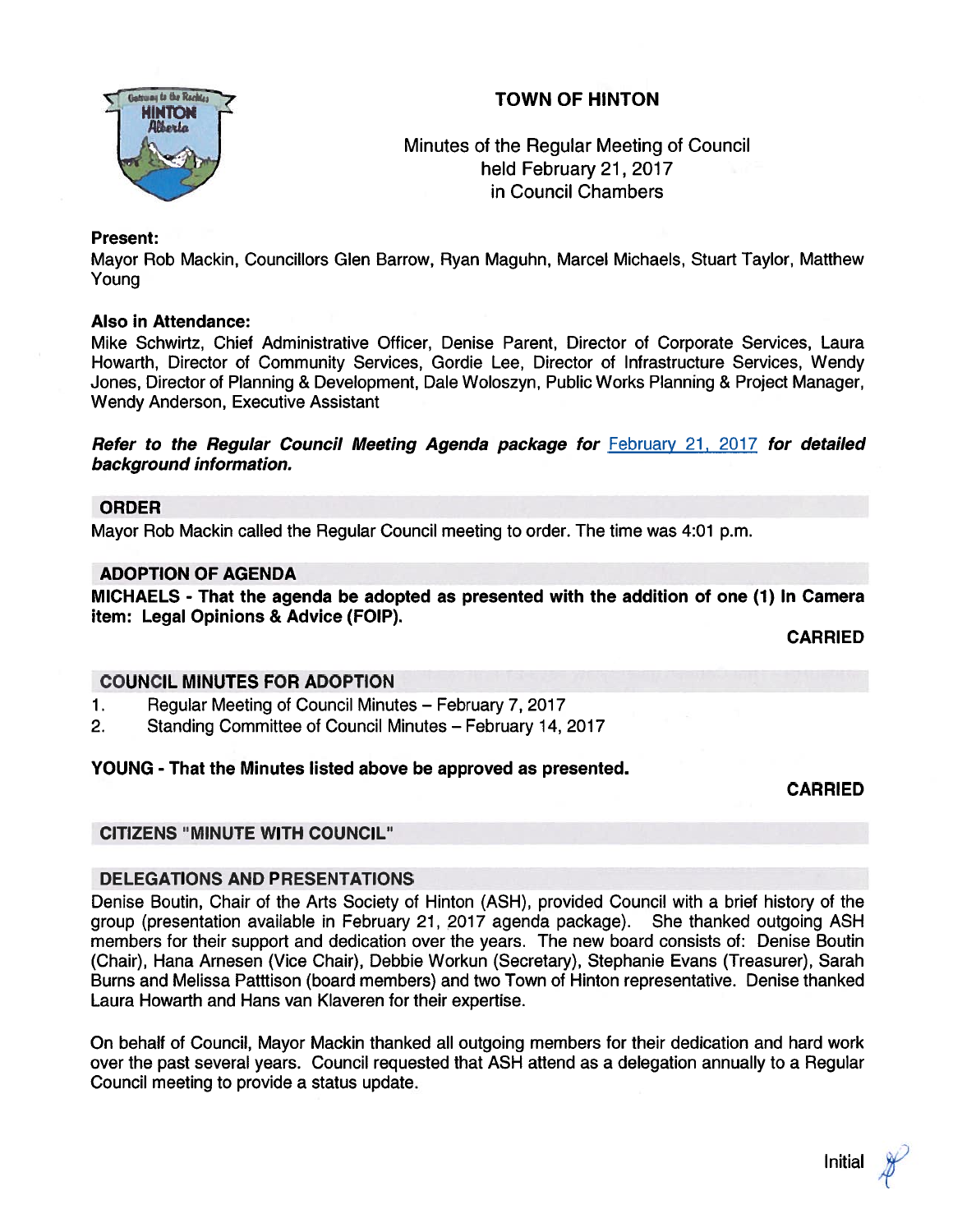#### Town at Hinton Regular Meeting of Council Minutes -- February 21, 2017 Page | 2

# ACTION ITEMS

1. Performing Arts Venue Operating Board Appointment(s)

BARROW -That two Town Councillors be appointed to the Home for Fine Arts Society of Hinton Board.

MACKIN - That Councillors Michaels and Ostashek be appointed to the Home for Fine Arts Society of Hinton Board.

CARRIED

CARRIED

## 2. 2017 Operating & Capital Budgets

BARROW - That Council approves the 2017 Operating Budget of \$33,617,283 and the One-time Operating and Capital Budget of \$18,625,058

CARRIED

CARRIED

MICHAELS — That the Museum budget appropriation be increased from \$45,000 to \$58,000 DEFEATED

Councillor Michaels left the meeting due to <sup>a</sup> work commitment. The time was 5:22 pm

## 3. Water Rate Bylaw #859-21

MAGUHN - That Council give Bylaw #859-21 first reading.

CARRIED YOUNG - That Council give Bylaw #859-21 second reading.

CARRIED MACKIN - That Council give Bylaw #859-27 unanimous consent for third reading. CARRIED

MAGUHN - That Council give Bylaw #859-21 third and final reading.

# 4. Sewer Rate Bylaw #858-15

BARROW - That Council give Bylaw #858-15 first reading.

CARRIED YOUNG - That Council give Bylaw #858-15 second reading. CARRIED BARROW - That Council give Bylaw #858-15 unanimous consent for third reading. CARRIED TAYLOR - That Council give Bylaw #858-15 third and final reading. CARRIED

# **Initial**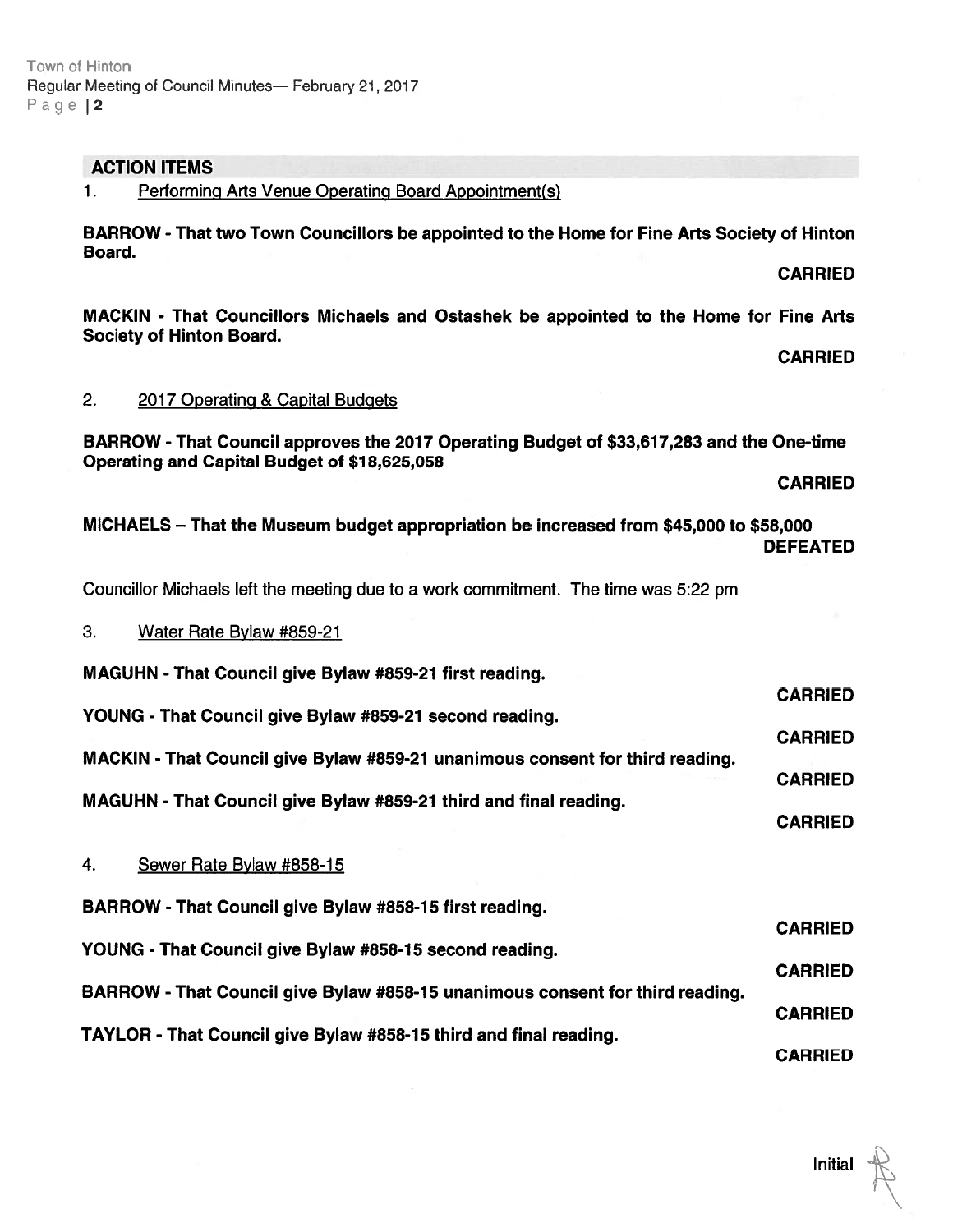Town of Hinton Regular Meeting of Council Minutes- February 21, 2017 Page 13

#### 5. Waste Bylaw #933-1

| MAGUHN - That Council give Bylaw #933-1 first reading.                       |                |
|------------------------------------------------------------------------------|----------------|
|                                                                              | <b>CARRIED</b> |
| YOUNG - That Council give Bylaw #933-1 second reading.                       | <b>CARRIED</b> |
| BARROW - That Council give Bylaw #933-1 unanimous consent for third reading. |                |
|                                                                              | <b>CARRIED</b> |
| YOUNG - That Council give Bylaw #933-1 third and final reading.              |                |
|                                                                              | <b>CARRIED</b> |

### 6. Overhead Crosswalk LiQhts — MacLeod Avenue

MAGUHN - That Council approve adding the project to install overhead crosswalk lights on MacLeod Avenue to the <sup>2017</sup> Capital Budget list and that \$40,000 be funded from the Safety Initiative Reserve Fund and \$25,000 from the Roads & Sidewalks Reserve.

CARRIED

### 7. Town of Hinton Library Board Bylaw #1105-1

| TAYLOR - That Council give Bylaw #1105-1 first reading.                       | <b>CARRIED</b> |
|-------------------------------------------------------------------------------|----------------|
| YOUNG - That Council give Bylaw #1105-1 second reading.                       | <b>CARRIED</b> |
| MAGUHN - That Council give Bylaw #1105-1 unanimous consent for third reading. | <b>CARRIED</b> |
| TAYLOR - That Council give Bylaw #1105-1 third and final reading.             | <b>CARRIED</b> |
| MACKIN - That Council appoint Councillor Taylor to the Library Board.         | <b>CARRIED</b> |
|                                                                               |                |

## INFORMATION ITEMS

1. Council Information Packages #1, #2 for February 21, <sup>2017</sup>

## BARROW - That Council Information Packages #1 and #2 for February 27, <sup>2077</sup> be accepted for information.

CARRIED

## REPORTS FROM MAYOR, COUNCIL, CHIEF ADMINISTRATIVE OFFICER

1. Council Reporting (Training/Conferences/CEAC, Listening Teams, All Other Committees) Councillors reported on the various committees, meetings and activities they attended since the last Regular Council meeting and what they <sup>p</sup>lan on attending in the coming weeks.